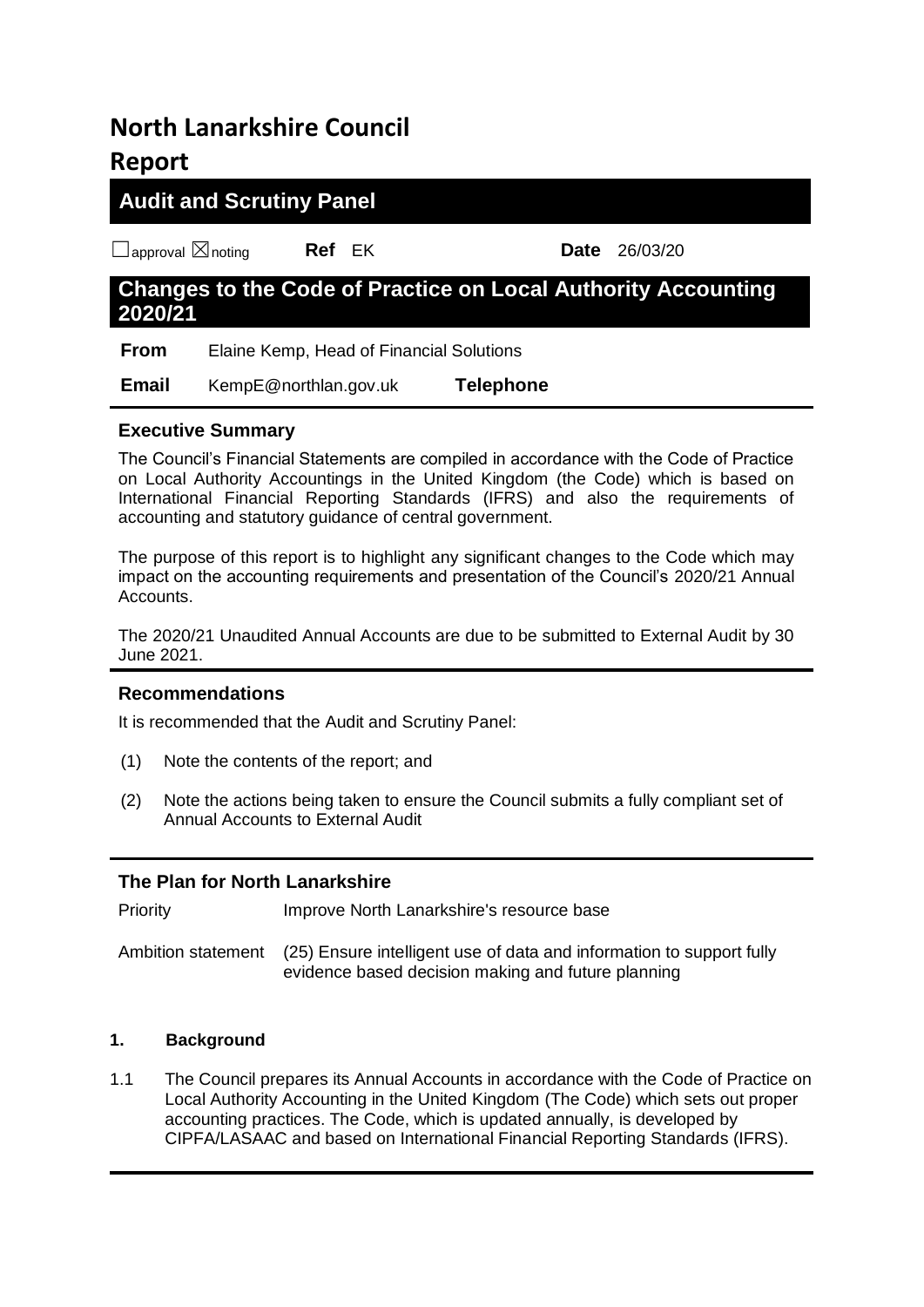### **2. Report**

#### 2.1 Review of the Code

- 2.1.1 Financial Solutions maintain an awareness of changes to accounting practices and assess the impact, if any, these changes may have on the Council's procedures and reported financial position.
- 2.1.2 The process for review is carried out throughout the year and includes contributing to consultations on the development of future Codes of Practice; an assessment of the latest edition of the Code; and attending CIPFA run workshops to discuss and share best practice for the implementation of any changes adopted by the Code. This process will highlight where changes are required to our financial reporting.
- 2.1.3 Financial Solutions will work with all relevant parties within the Council to ensure that changes are fully assessed and ensure any necessary amendments to current working practices are implemented, in order to ensure the Council's Financial Statements remain fully compliant with the Code.
- 2.1.4 The review of the 2020/21 edition of the Code, sets out some minor updates in relation to financial disclosures and presentation. It also provides further clarification over certain accounting treatment, however there are no significant changes which will affect the 2020/21 closure of the accounts.

#### 2.2 Accounting Standards Issued but not Yet Adopted

- 2.2.1 As previously reported to the Panel, implementation of *IFRS 16 Leases* was originally expected to take effect from 1 April 2019. Following the decision by the Financial Reporting Advisory Board (FRAB) on 22 November 2018, to defer implementation for the majority of the public sector, CIPFA/LASAAC agreed to delay adoption of the standard until 1 April 2020. However subsequent agreements made by FRAB and CIPFA/LASAAC have further deferred implementation to financial year 2022/23, with an effective date of 1 April 2022 now anticipated. This decision was made in response to pressures on council finance teams as a result of the COVID-19 pandemic. The treatment aligns with the proposals across the public sector.
- 2.2.2 IFRS 16 replaces the current standard on leasing: IAS 17. Amongst other things, IFRS16 removes the distinction between operating leases (which are charged to revenue) and finance leases (which are capitalised) and introduces the concept of 'right of use' in order to determine the accounting treatment for the lease contract/rental agreement.
- 2.2.3 In preparation for the implementation of the standard, Financial Solutions continue to engage with all Services to progress a review of the current lease portfolio held, including operating and finances leases. This review will inform how those leases should be accounted for and identify any impact on the financial position. However, early assessments of this suggests that any impact will be immaterial.

#### **3. Equality and Diversity**

- 3.1 **Fairer Scotland Duty** There are no specific impacts to note.
- 3.2 **Equality Impact Assessment**